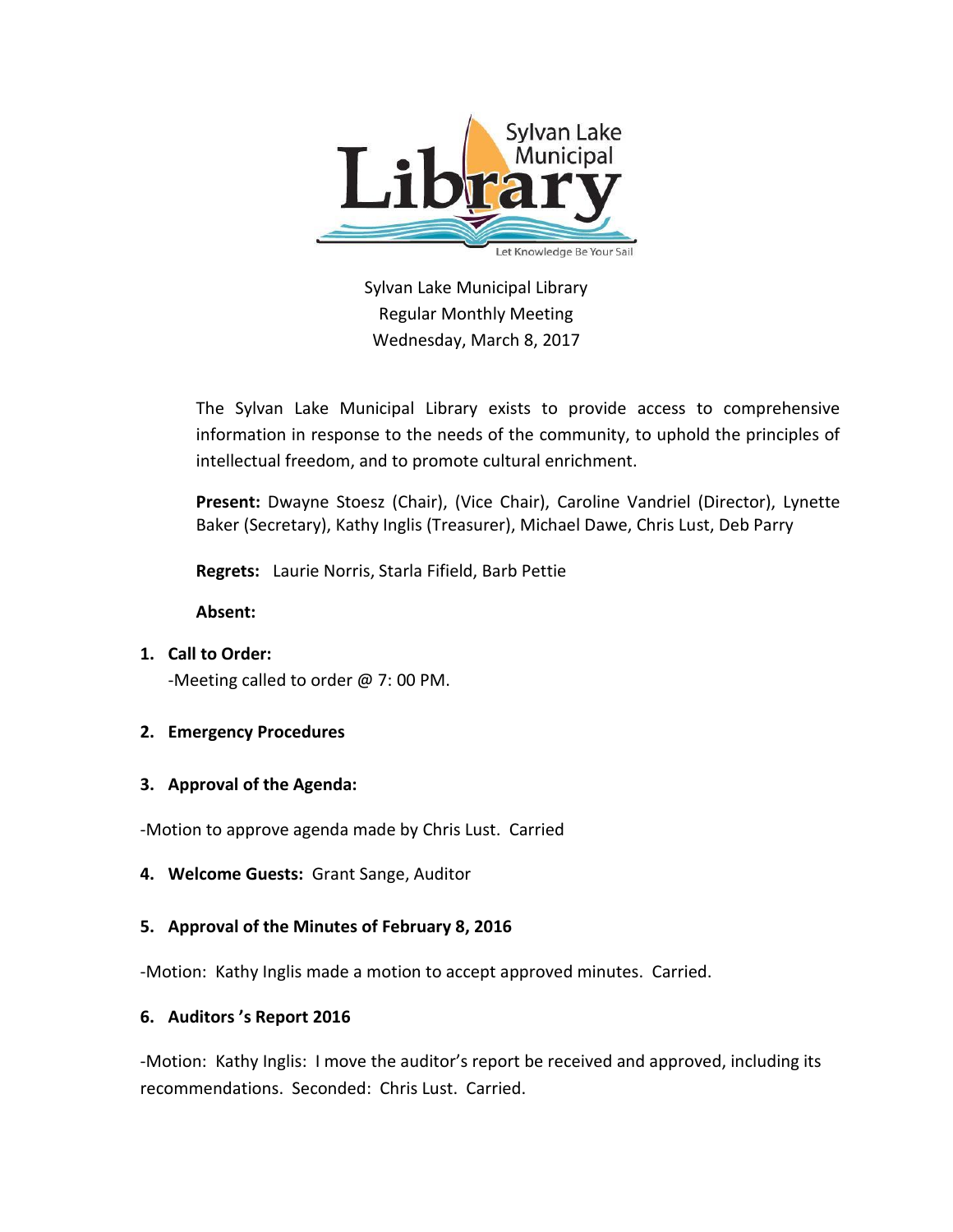-Motion: Kathy Inglis: I move that we define Long-Term Planning as follows:

Long-Term Planning for the Library Board constitutes capital expenses of major equipment and furnishings. Seconded: Debbie Parry. Carried.

**7. Treasurer's Report – Kathy Inglis:** Line items clarified by Kathy:

-The photocopier expenses: paper -Equipment: Mats

-Motion: Kathy Inglis made a motion to accept Treasurer's Report as presented. Seconded: Deb Parry. Carried

### **8. Librarian's Report – Caroline Vandriel**

- Chris Lust made a motion to accept Director's report as information. Carried.

### **9. Open Issues**

### a. **First Data vs. SQUARE for credit and debit transactions**

**-**Another alternative available from Parkland:

- special rate for debit/credit with no fees: rates are  $\frac{1}{2}$  of those charged by others. Rate of 1.~%; the others /competitors are over 2%.
- \$5.00 minimum. Includes a donation button. Can use an interactive credit card.
- Direct deposit into Library's account. Parkland owns website, so they can activate this account.

## b. **Director's Performance Review**

-Dwayne, Barb, Chris and Lynette met on March 2<sup>nd</sup>. Objectives needed to be reworked. Committee will meet again.

-Caroline met with Dwayne and Chris for lunch Monday, March 5 for to review configurations of form to define process. Chris will draft procedure so that future committees can utilize it from to year to year, with necessary changes as per annual requirements.

-Committee reported that there is no report at this time.

c. **Farmer's Market and summer hours**

-Follow up with the Town of Sylvan Lake to clarify where the market will be located, either here next to Library, or @ the old Water Slide.